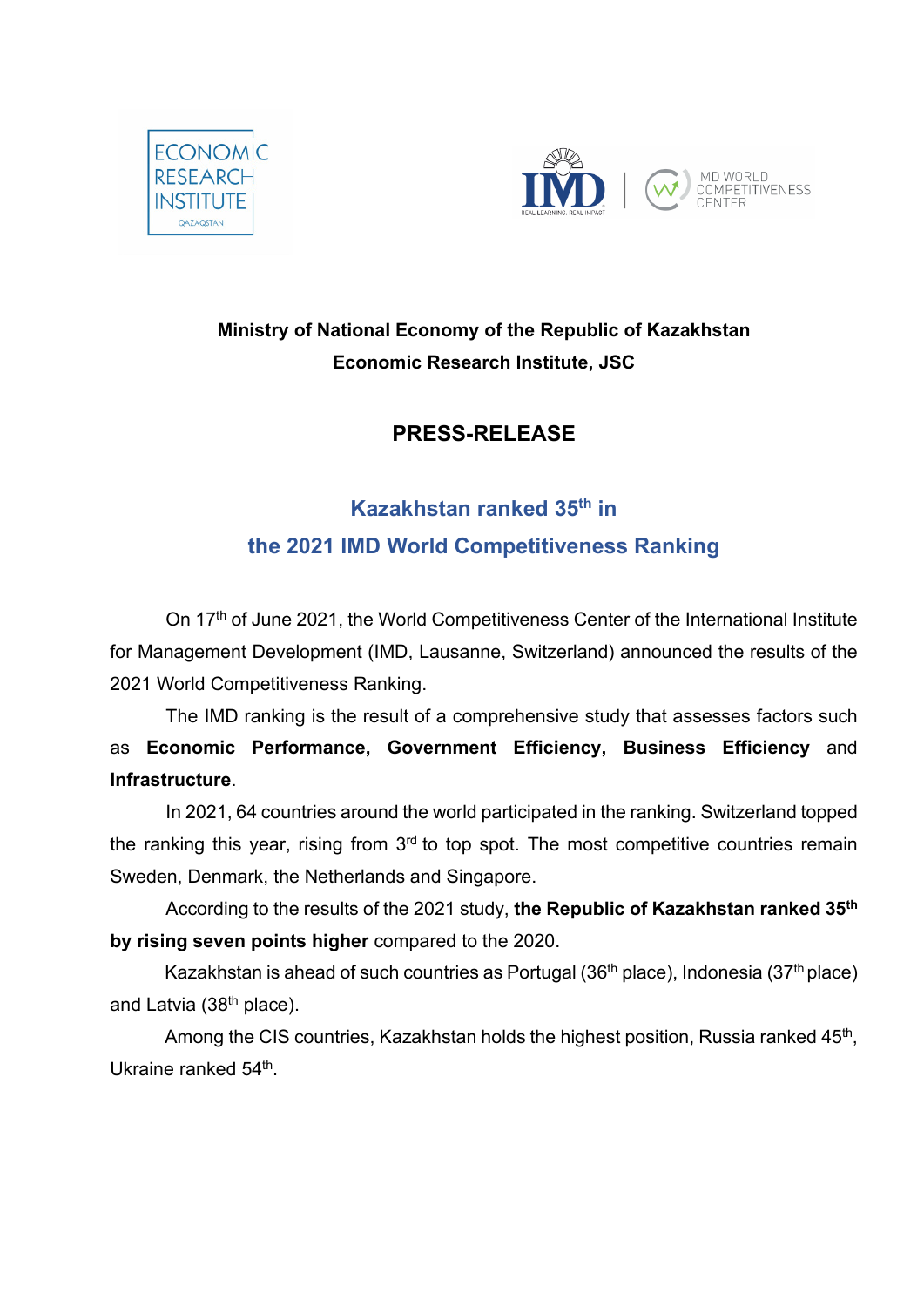| Kazakhstan's positions in the IMD World Competitiveness Ranking 2021 |  |  |  |
|----------------------------------------------------------------------|--|--|--|
|----------------------------------------------------------------------|--|--|--|

|                                         | 2021<br>(among 64<br>countries) | 2020<br>(among 63<br>countries) | <b>Dynamics</b>               |
|-----------------------------------------|---------------------------------|---------------------------------|-------------------------------|
| <b>WORLD COMPETITIVENESS RANKING</b>    | 35                              | 42                              | $\blacktriangle 7$            |
| 1. Economic Performance                 | 45                              | 48                              | $\blacktriangle$ <sub>3</sub> |
| Domestic Economy                        | 37                              | 41                              | $\blacktriangle 4$            |
| <b>International Trade</b>              | 58                              | 60                              | $\blacktriangle$ 2            |
| International Investment                | 47                              | 48                              | $\blacktriangle$ 1            |
| Employment                              | 24                              | 33                              | $\blacktriangle 9$            |
| Prices                                  | 13                              | 16                              | $\triangle 3$                 |
| 2.<br><b>Government Efficiency</b>      | 21                              | 29                              | $\blacktriangle 8$            |
| <b>Public Finance</b>                   | 19                              | 23                              | $\blacktriangle 4$            |
| <b>Tax Policy</b>                       | 5                               | 16                              | $\blacktriangle$ 11           |
| <b>Institutional Framework</b>          | 46                              | 50                              | $\blacktriangle$ 4            |
| <b>Business Legislation</b>             | 25                              | 28                              | $\triangle 3$                 |
| <b>Societal Framework</b>               | 29                              | 38                              | $\triangle 9$                 |
| 3.<br><b>Business Efficiency</b>        | 28                              | 34                              | $\triangle 6$                 |
| Productivity & Efficiency               | 43                              | 40                              | $\blacktriangledown$ 3        |
| <b>Labor Market</b>                     | 20                              | 32                              | $\triangle$ 12                |
| Finance                                 | 46                              | 47                              | $\blacktriangle$ 1            |
| <b>Management Practices</b>             | 13                              | 19                              | $\triangle 6$                 |
| <b>Attitudes and Values</b>             | 23                              | 29                              | $\triangle 6$                 |
| <b>Infrastructure</b><br>$\mathbf{4}$ . | 47                              | 51                              | $\blacktriangle$ 4            |
| <b>Basic Infrastructure</b>             | 25                              | 31                              | $\triangle 6$                 |
| Technological Infrastructure            | 52                              | 52                              | $\bullet$ 0                   |
| Scientific Infrastructure               | 57                              | 58                              | $\blacktriangle$ 1            |
| <b>Health and Environment</b>           | 55                              | 57                              | $\blacktriangle$ 2            |
| Education                               | 45                              | 44                              | $\blacktriangledown$ 1        |

This year, Kazakhstan has improved its position in all factors.

Thus, Kazakhstan **ranked 45th** in the **"Economic Performance" factor by rising three points higher**. The improvement is due to increased positions in all 5 sub-factors: "Domestic Economy" – 37th place *(improved by 4 points)*, "International Trade" – 58th place *(improved by 2 points)*, "International Investment" – 47th place *(improved by 1 points)*, "Employment" – 24th place *(improved by 9 points)* and "Prices" – 13th place *(improved by 3 points)*.

According to the "**Government Efficiency" factor**, Kazakhstan **improved its position by eight points and ranked 21st**. The improvement is due to increased positions in all 5 sub-factors: "Public Finance" – 19<sup>th</sup> place *(improved by 4 points)*, "Tax Policy" – 5<sup>th</sup> place *(improved by 11 points)*, "Institutional Framework" – 46th place *(improved by 4 points)*,